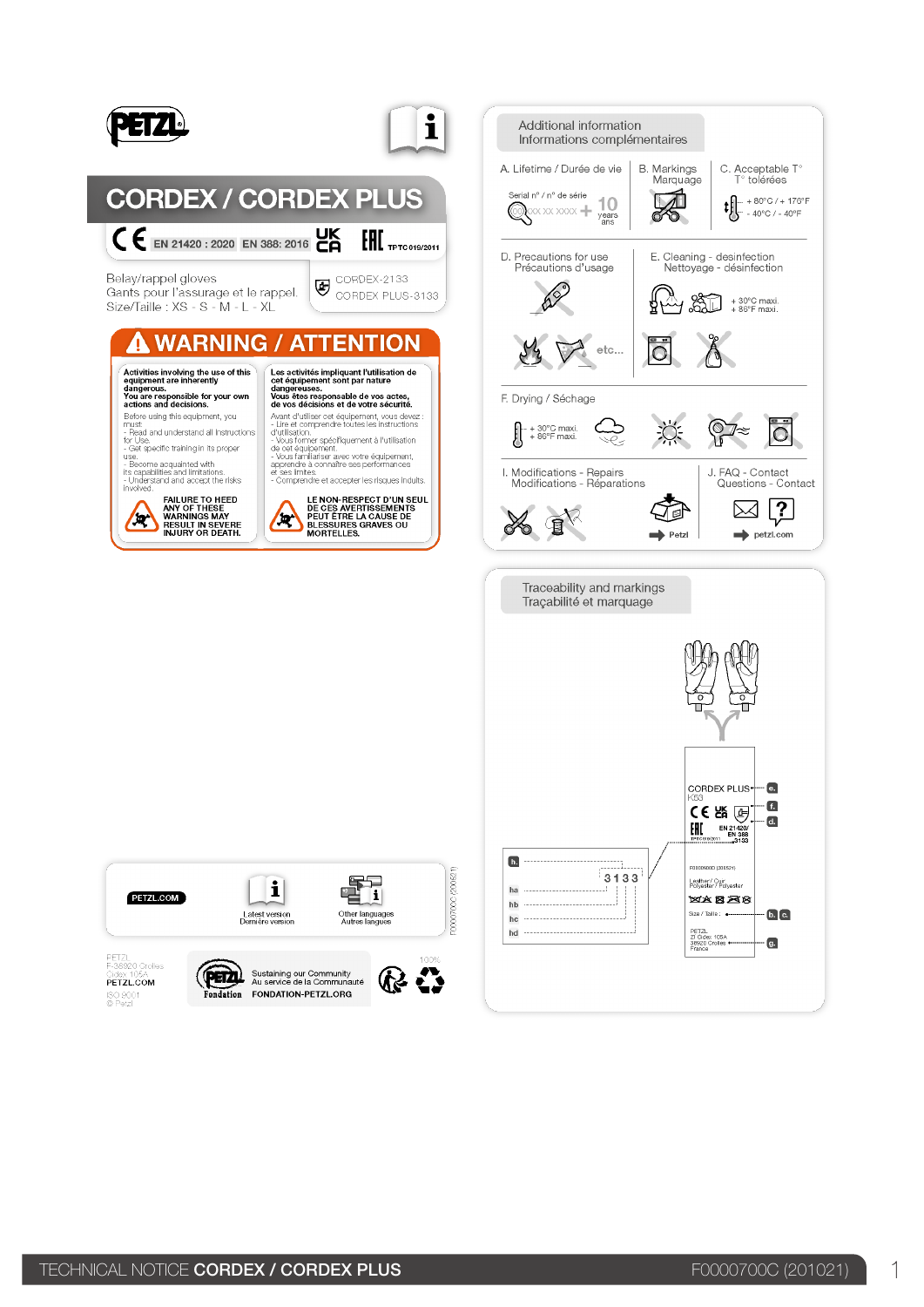

This product is compliant with the Regulation 2016/425 on Personal Protective<br>Equipment as brought into UK law and amended.<br>Ce produit est conforme au règlement 2016/425 sur les équipements de protection<br>individuelle tel q

Authorized Representative in UK : PETZL UK Agency, Unit 3-7, Tebay Business Park, Old Tebay, Penrith, CA10 3SS, United Kingdom

# EN

# Field of application

Personal protective equipment (PPE) for protection against hand injury. Belay/rappel gloves.

These gloves are designed to protect against mechanical hazards: abrasion, cuts, tears, punctures, overheating. This product must not be pushed beyond its limits, nor be used for any purpose

This product made not be pumped only to

# Precautions for use

Before each use, check the general condition of the gloves. Example: check for cuts or tears. If gloves are damaged, they will not provide the level of protection advertised. Do not use gloves when there is a risk of them getting caught in moving machinery.

# Additional information

This product meets the requirements of Regulation (EU) 2016/425 on personal protective equipment. The EU declaration of conformity is available at Petzl.com.

Icons: A. Lifetime: 10 years - B. Marking - C. Acceptable temperatures - D. Usage precautions - E. Cleaning - F. Drying - G. Storage/transport - H. Maintenance<br>- I. Modifications/repairs (prohibited outside of Petzl facilities, except replacement parts) - J. Questions/contact

# 3-year guarantee

Against any material or manufacturing defect. Exclusions: normal wear and tear, oxidation, modifications or alterations, incorrect storage, poor maintenance, negligence, uses for which this product is not designed.

#### Responsibility

Petzl is not responsible for the consequences, direct, indirect or accidental, or any other type of damage befalling or resulting from the use of its products. Traceability and markings

b. Size - c. Batch number - d. Standards - e. Model identification - f. Protection<br>against mechanical hazards - g. Manufacturer address - h. Performance level for<br>each protection (lowest = 1, highest = 4 except for cuts =

ha = Protection against abrasion hb = Protection against cuts

hc = Protection against tears hd = Protection against punctures

# FR

#### Champ d'application

Équipement de protection individuelle (EPI) contre les blessures aux mains. Gants pour l'assurage et le rappel.

Ces gants sont prévus pour protéger contre des risques mécaniques : abrasion, coupure, déchirement, perforation, échauffement. Ce produit ne doit pas être sollicité au-delà de ses limites ou dans toute autre

situation que celle pour laquelle il est prévu.

# Précautions d'usage

Avant toute utilisation, contrôlez l'état général des gants. Exemple : vérifiez les coupures, déchirures... Si les gants sont endommagés, ils ne fournissent plus le niveau de protection

annoncé. N'utilisez pas les gants lorsqu'il y a un risque de happement dans une machinerie

en mouvement.

### Informations complémentaires

Ce produit est conforme au règlement (UE) 2016/425 relatif aux équipements de protection individuelle. La déclaration de conformité UE est disponible sur Petzl. .<br>com. Pictogrammes :

A. Durée de vie : 10 ans - B. Marquage - C. Températures tolérées - D.<br>Précautions d'usage - E. Nettoyage - F. Séchage - G. Stockage/transport - H.<br>Entretien - I. Modifications/réparations (interdites hors des ateliers Pet

Garantie 3 ans Contre tout défaut de matière ou fabrication. Sont exclus : usure normale,<br>oxydation, modifications ou retouches, mauvais stockage, mauvais entretien,<br>négligences, utilisations pour lesquelles ce produit n'est pas destiné.

#### Responsabilité

Petzl n'est pas responsable des conséquences directes, indirectes, accidentelles ou de tout autre type de dommages survenu ou résultant de l'utilisation de ce produit.

#### Traçabilité et marquage

b. Taille - c. Numéro de lot - d. Normes - e. Identification du modèle - f. Protection contre les risques mécaniques - g. Adresse du fabricant - h. Niveau de performance pour chaque protection (le plus bas = 1, le plus élevé = 4 sauf pour la coupure = 5) ha = Protection contre l'abrasion

hb = Protection contre la coupure hc = Protection contre la déchirure hd = Protection contre la perforation

# **DE**

# Bestimmungsgemäßer Gebrauch

Persönliche Schutzausrüstung (PSA) zum Schutz vor Handverletzungen. Handschuhe zum Sichern und Abseilen

Die Handschuhe sind für den Schutz gegen mechanische Risiken bestimmt: Abrieb-, Schnitt-, Zerreiß-, Durchstichschutz und Schutz gegen Verbrennungen beim Al

Dieses Produkt darf nicht über seine Grenzen hinaus belastet werden. Es darf ausschließlich zu dem Zweck verwendet werden, für den es entworfen wurde.

# Vorsichtsmaßnahmen

Kontrollieren Sie den Zustand der Handschuhe vor jedem Gebrauch. Beispiel:<br>Achten Sie auf Einschnitte, eingerissene Stellen usw.<br>Wenn die Handschuhe beschädigt sind, ist die angegebene Schutzstufe nicht mehr gewährleiste

Verwenden Sie die Handschuhe nicht, wenn das Risiko des Hängenbleibens oder Eingezogenwerdens in Maschinen mit bewegten Teilen besteht.

# Zusätzliche Informationen

Das Produkt entspricht der PSA-Verordnung (EU) 2016/425. Die EU-Konformitätserklärung ist auf Petzl.com verfügbar.

Zeichenerklärungen:<br>A. Lebensdauer: 10 Jahre - B. Markierung - C. Temperaturbeständigkeit - D.<br>Vorsichtsmaßnahmen - E. Reinigung - F. Trocknung - G. Lagerung/Transport -**H. Pflege - I. Änderungen/Reparaturen** (außerhalb der Petzl Betriebsstätten nicht<br>zulässig, ausgenommen Ersatzteile) **- J. Fragen/Kontakt** 

# 3 Jahre Garantie

Auf Material- und Fabrikationsfehler. Von der Garantie ausgeschlossen sind: normale Abnutzung, Oxidation, Anderungen oder Nachbesserungen,<br>unsachgemäße Lagerung, unsachgemäße Wartung, Nachlässigkeiten und<br>Anwendungen, für die das Produkt nicht bestimmt ist.

### Haftung

Petzl übernimmt keinerlei Haftung für direkte, indirekte und unfallbedingte Folgen sowie jegliche andere Form von Beschädigung aufgrund des Gebrauchs die Produkts.

Precauções de utilização

Informações complementares

movimento.

Pictogramas:

deste produto.

cortes = 5)

machine.

3 jaar garantie

ha = Bescherming tegen wrijving hb = Bescherming tegen snijwonden hc = Bescherming tegen uitscheuringen hd = Bescherming tegen perforaties

Anvendelsesområde

Forholdsregler ved brug

Supplerende oplysninger

Sporbarhed og mærkning

ha = Beskyttelse mod slitage hb = Beskyttelse mod snit hc = Beskyttelse mod revner hd = Beskyttelse mod punkteringer

bestemt til.

bevægeligt maskineri.

Piktogrammer:

3-års garanti

Ansvar

Garantia 3 anos

Responsabilidade

Rastreio e marcações

ha = Protecção contra a abrasão hb = Protecção contra corte hc = Protecção contra rasgo hd = Protecção contra rasgo

Toepassingsveld

Voorzorgen bij het gebruik

Antes de qualquer utilização, verifique o estado geral das luvas. Exemplo: verifique cortes, costuras descosidas... Se as luvas estiverem danificadas, não fornecerão mais o nível de protecção anunciado. Não utilize as luvas quando existe um risco de ficarem presas em maquinaria em

Este produto está conforme ao regulamento (UE) 2016/425 relativamente aos equipamentos de protecção individual. A declaração de conformidade UE está disponível em Petzl.com.

A. Duração de vida: 10 anos - B. Marcação - C. Temperaturas toleradas - D. Precauções de utilização - E. Limpeza - F. Secagem - G. Armazenamento/<br>transporte - H. Manutenção - I. Modificações/reparações (interditas fora das<br>oficinas Petzl salvo peças sobresselentes) - J. Questões/contacto

Contra qualquer defeito de material ou fabrico. Estão excluídos: desgaste normal, oxidação, modificações ou retoques, mau armazenamento, má manutenção, negligências, utilizações para as quais este produto não está destinado.

A Petzl não é responsável das consequências directas, indirectas, acidentais ou de todo e qualquer outro tipo de danos subsequentes ou resultantes da utilização

b. Tamanho - c. Número de lote - d. Normas - e. Identificação do modelo - f. Protecção contra riscos mecânicos - g. Endereço do fabricante - h. Nível de performance para cada protecção (o mais baixo = 1, o mais elevado = 4 salvo para

NL

Persoonlijk beschermingsmiddel (PBM) tegen verwondingen aan de handen. Handschoenen voor het beveiligen en afdalen op touw. Deze handschoenen zijn bedoeld ter bescherming tegen mechanische risioo's:<br>wrijving, snijwonden, uitscheuring, perforaties en verhitting.<br>Dit product mag niet méér belast worden dan toegelaten en mag niet gebruikt<br>worden i

Controleer vóór elk gebruik de algemene staat van de handschoenen. Voorbeeld: kijk na op insnijdingen, scheuren ... Beschadigde handschoenen bieden immers niet meer het beloofde beschermingsniveau. Gebruik geen handschoenen indien u hiermee kunt vastzitten in een bewegende

**Extra informatie**<br>Dit product is conform de verordening (EU) 2016/425 betreffende persoonlijke

Dit product is conform de verordening (EU) 2016/425 betreffende persoonlijke<br>beschermingsmiddelen. De EU-conformitelisverklaring is beschikbaar op Petzl.com<br>**Pictogrammen:** (a) jaar - **B. Markering - C. Toegelaten temperat** 

Voor fabricagefouten of materiaalfouten. Met uitzondering van: normale slijtage,<br>oxidatie, veranderingen of aanpassingen, slechte berging, slecht onderhoud,<br>nalatigheid of toepassingen waarvoor dit product niet bestemd is.

**Verantwoordelijkheid**<br>Petzl kan niet verantwoordelijk gesteld worden voor rechtstreekse of<br>onrechtstreekse gevolgen van, en ongevallen of schade als gevolg van het gebruik<br>van dit product.

b. Maat - c. Lotnummer - d. Normen - e. Identificatie van het model - f.<br>Bescherming tegen mechanische risico's - g. Adres van de fabrikant - h.<br>Prestatieniveau voor elke bescherming (laagste = 1, hoogste = 4 behalve voor<br>

DK

Personligt værnemiddel (PV) anvendt til beskyttelse mod håndskader. Handsker til sikring og rappelling. Disse handsker er designet til at beskytte mod mekaniske farer som f.eks. slitage, snit, revner, punkteringer og overophedning. Produktet må ikke overbelastes eller bruges til andre formål end det, produktet er

Kontroller handskernes tilstand før anvendelse. Eksempel: se efter snit, revner, osv.<br>Hvis handskerne er beskadiget, vil de ikke længere yde den angivne beskyttelse.<br>Handskerne må ikke bruges, hvis der er risiko for, at de

Dette produkt er i overensstemmelse med forordning (EU) 2016/425 om personlige værnemidler. EU-overensstemmelseserklæringen er tilgængelig på Petzl.com.

A. Levetid: 10 år - B. Mærkning - C. Tilladelige temperaturer - D. Sædvanlige<br>forholdsregler - E. Rensning - F. Tørring - G. Opbevaring/transport - H.<br>Vedligeholdelse - I. Ændringer/reparationer (skal udføres af Petzl undt

Imod alle defekter i materialer og fremstilling. Garantien dækker ikke: normal slitage, oxidering, ændringer, udbedringer, forkert opbevaring, dårlig vedligeholdelse og anvendelser, som produktet ikke er bestemt til.

Petzl er ikke ansvarlig for direkte eller indirekte konsekvenser ved uheld eller nogen anden form for skade, som opstår ved anvendelse af dette produkt.

b. Størrelse - c. Batchnummer - d. Standarder - e. Modelreference - f. Beskyttelse mod mekaniske farer - g. Producentens adresse - h. Beskyttelsesniveau (laveste = 1, højeste = 4 undtaget for snit = 5)

Markering en tracering van de producten

#### Rückverfolgbarkeit und Markierung

b. Größe - c. Nummer der Fertigungsreihe - d. Normen - e. Modellkennzeichnung<br>- f. Schutz gegen mechanische Risiken - g. Adresse des Herstellers - h.<br>Schutzstufe für jede Schutzfunktion (niedrigste Stufe = 1, höchste Stufe Schnittschutz = 5)

- ha = Abriebschutz hb = Schnittschutz
- hc = Zerreißschutz

hd = Durchstichschutz

# IT

**Campo di applicazione**<br>Dispositivo di protezione individuale (DPI) contro le lesioni alle mani

Dispositivo di protezione individuale (DPI) contro le lesioni alle mani.<br>Guanti per assicurazione e doppie.<br>Questi guanti sono indicati per proteggere contro rischi meccanici: abrasione,<br>Questi puanti sono indicati per pro

### Precauzioni d'uso

Prima di ogni utilizzo, verificare lo stato generale dei guanti. Esempio: verificare tagli, strappi...<br>Se i guanti sono danneggiati, non garantiscono più il livello di protezione dichiarata.<br>Non utilizzare i guanti quando esiste il rischio di rimanere impigliati in un

macchinario in movimento.

#### Informazioni supplementari

Questo prodotto è conforme al regolamento (UE) 2016/425 relativo ai dispositivi di protezione individuale. La dichiarazione di conformità UE è disponibile sul sito Petzl.com.

### Pittogrammi: A. Durata: 10 anni - B. Marcatura - C. Temperature tollerate - D. Precauzioni

**d'uso - E. Pulizia - F. Asciugatura - G. Stoccaggio/trasporto - H.**<br>Manutenzione - I. Modifiche/riparazioni (proibite al di fuori degli stabilimenti<br>Petzl salvo pezzi di ricambio) **- J. Domande/contatto** Garanzia 3 anni

Contro ogni difetto di materiale o di fabbricazione. Sono esclusi: usura normale, ossidazione, modifiche o ritocchi, cattiva conservazione, manutenzione impropria, negligenze, utilizzi ai quali questo prodotto non è destinato.

### Responsabilità

Petzl non è responsabile delle conseguenze dirette, indirette, accidentali o di ogni altro tipo di danno verificatosi o causato dall'utilizzo di questo prodotto.

# Tracciabilità e marcatura

b. Taglia - c. Numero di lotto - d. Norme - e. Identificazione del modello - f.<br>Protezione contro i rischi meccanici - g. Indirizzo del fabbricante - h. Livello di<br>prestazione per ogni protezione (minimo = 1, massimo = 4 e ha = Protezione contro l'abrasione hb = Protezione contro il taglio hc = Protezione contro lo strappo

ES

hd = Protezione contro la foratura

# Campo de aplicación

Equipo de protección individual (EPI) contra las lesiones en las manos.<br>Guantes para asegurar y rapelar.<br>Estos guantes están previstos para proteger contra riesgos mecánicos: abrasión,

corte, rasgado, perforación y calentamiento. Este producto no debe ser solicitado más allá de sus límites o en cualquier otra

situación para la que no esté previsto. Precauciones de utilización

Antes de cualquier utilización, compruebe el estado general de los guantes.

Ejemplo: compruebe si hay cortes, desgarros... Si los guantes están deteriorados, ya no proporcionan el nivel de protección anunciado.

No utilice los guantes cuando haya un riesgo de atrapamiento en una máquina en movimiento.

#### Información complementaria

Este producto es conforme al reglamento (UE) 2016/425 relativo a los equipos de protección individual. La declaración de conformidad UE está disponible en Petzl.com. Pictogramas

A. Vida útil: 10 años - B. Marcado - C. Temperaturas toleradas - D.<br>Precauciones de utilización - E. Limpieza - F. Secado - G. Almacenamiento.<br>transporte - H. Mantenimiento - I. Modificaciones/reparaciones (prohibidas<br>fuer contacto

# Garantía 3 años

Trazabilidad y marcado

el corte = 5) ha = Protección contra la abrasión hb = Protección contra el corte hc = Protección contra el rasgado hd = Protección contra la perforación

Campo de aplicação

rasgo, perfuração, aquecimento.<br>Este produto não deve ser solici

situação para a qual não tenha sido previsto.

Contra cualquier defecto del material o de fabricación. Se excluye: el desgaste<br>normal, la oxidación, las modificaciones o retoques, el almacenamiento incorrecto,<br>el mantenimiento incorrecto, las negligencias y las utiliza Responsabilidad

Petzl no es responsable de las consecuencias directas, indirectas, accidentales o de cualquier otro tipo de daños ocurridos o resultantes de la utilización de este producto.

b. Talla - c. Número de lote - d. Normas - e. Identificación del modelo - f.<br>Protección contra los riesgos mecánicos - g. Dirección del fabricante - h. Nivel de<br>prestación para cada protección (el más bajo = 1, el más alto

PT

Este produto não deve ser solicitado para lá dos seus limites ou em qualquer

Equipamento de protecção individual (EPI) para evitar ferimentos nas mãos. Luvas para dar segurança e rappel. Estas luvas estão previstas para proteger contra riscos mecânicos: abrasão, corte,

TECHNICAL NOTICE CORDEX / CORDEX PLUS **FOOD ACCEPTS** F0000700C (201021)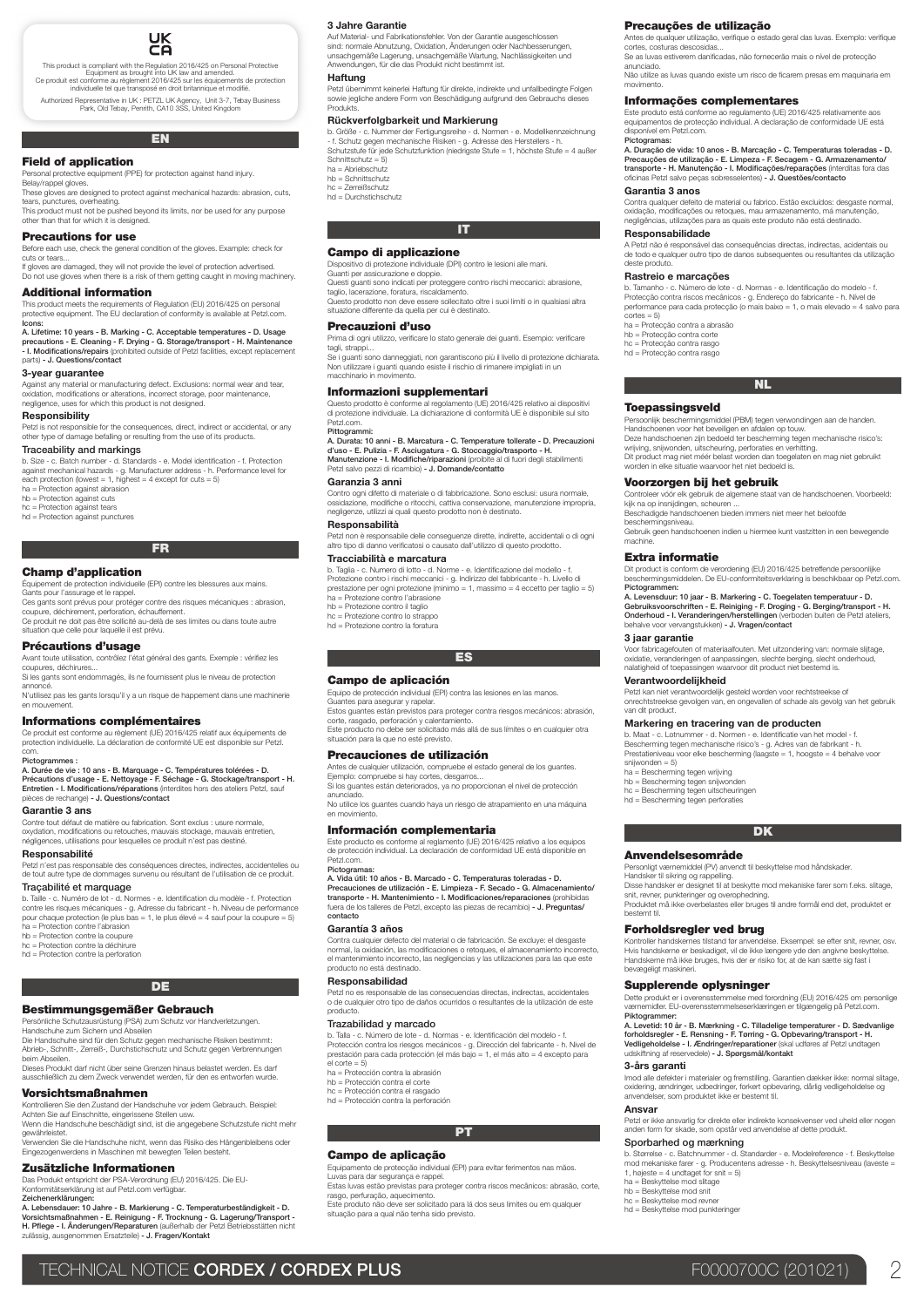# **SE**

Användningsområden

Personlig skyddsutrustning (PPE) för skydd mot handskador. Handskar för firning/säkring. Dessa handskar är tillverkade för att skydda mot mekaniska risker: nötning, skär,

bristningar, punkteringar, överhettning. Denna produkt får inte belastas över sin hållfasthetsgräns eller användas till ändamål

# Försiktighetsåtgärder vid användning

Innan varje användning kontrollera det allmänna skicket på handskar. Exempel: leta efter skär eller bristningar... Handskar ska inte ge utlovad skydd ifall de är skadade.

Använd inte handskar om det finns risk att de kan fastna i mekanismer som rör sig.

# Ytterlig information

den inte är avsedd för.

Denna produkt motsvarar krav enligt EU Förordning 2016/425 om personlig skyddsutrustning. EU försäkran om överensstämmelsen finns på Petzl.com. Ikoner: A. Livslängd: 10 år - B. Märkning - C. Godkända temperaturer - D.<br>Försiktighetsåtgärder användning - E. Rengöring - F. Torkning - G. Förvaring/<br>Transport - H. Underhåll - I. Ändringar/reparationer (ej tillåtna utanför Petz

#### 3 års garanti

Mot alla material- och tillverkningsfel. Undantag: normalt slitage, rost, modifieringar eller ändringar, felaktig förvaring, dåligt underhåll, försumlighet eller felaktig användning.

#### Ansvar

Petzl ansvarar inte för direkt eller indirekt skada, olycksfall, eller någon annan typ av skada som uppstår i samband med användningen av Petzls produkter.

#### Spårbarhet och märkningar

lokaler, undantaget reservdelar) - J. Frågor/kontakt

b. Storlek - c. Batchnummer - d. Standarder - e. Modellbeteckning - f. Skydd mot mekaniska risker - g. Tillverkarens adress - h. Prestandanivå för varje skydd (lägsta=1, högsta=4 undantaget för skär=5)

ha = Skydd mot nötning hb = Skydd mot skär

 $hc = Skvdd$  mor bristningar

hd = Skydd mot punkteringar

# FI

#### Käyttötarkoitus

Henkilökohtaiset suojavarusteet (PPE) käsivammoja vastaan. Varmistus- ja laskeutumishanskat. Hanskat on tarkoitettu suojaamaan mekaanisilta vaaroilta: hiertäminen, viillot,

repeämät, reiät, ylikuumeneminen. Tätä tuotetta ei saa kuormittaa yli sen kestokyvyn, eikä sitä saa käyttää mihinkään muuhun tarkoitukseen kuin siihen, mihin se on suunniteltu.

#### Varotoimenpiteet

Ennen jokaista käyttöä on hanskojen yleinen kunto tarkastettava. Esimerkki: tarkasta viiltojen ja repeämien varalta...

viiitojen ja repeamien varaita...<br>Mikäli hanskat ovat vahingoittuneet, ne eivät suojaa niin hyvin kuin ehjinä. Älä käytä hanskoja jos on mahdollista, että ne voivat takertua liikkuvaan koneistoon.

 $\tt Lisätietoa$ <br>Tämä tuote täyttää EU:n henkilönsuojainasetuksen 2016/425 vaatimukset. EU-<br>vaatimustenmukaisuusvakuutus on saatavilla osoitteessa Petzl.com.<br>Ikonit:

# A. Käyttöikä: 10 vuotta - B. Merkinnät - C. Hyväksytyt käyttölämpötilat - D.<br>Käytön varotoimet - E. Puhdistus - F. Kuivaaminen - G. Säilytys/kuljetus - H.<br>Huolto - I. Muutokset/korjaukset (kielletty muiden kuin Petzlin toi varaosia) - J. Kysymykset/yhteydenotto

#### 3 vuoden takuu

Kattaa kaikki materiaali- ja valmistusviat. Takuuseen eivät kuulu: normaali kuluminen, hapettuminen, varusteeseen tehdyt muutokset, virheellinen säilytys, huono hoito ja välinpitämättömyyden tai sellaisen käytön aiheuttamat vauriot, johon tuotetta ei ole suunniteltu.

#### Vastuu

Petzl ei ole vastuussa suorista, välillisistä eikä satunnaisista seurauksista tai minkään muun tyyppisistä vahingoista, jotka tapahtuvat sen tuotteiden käytön aikana tai aiheutuvat sen tuotteiden käytöstä.

# Jäljitettävyys ja merkinnät

b. Koko - c. Eränumero - d. Standardit - e. Mallin tunnistekoodi - f. Suojaus mekaanisia vaaroja vastaan - g. Valmistajan osoite - h. Suojauksen taso (alin = 1, korkein = 4 paitsi viiltojen kannalta = 5)

ha = Suojaus hiertymistä vastaan

hb = Suojaus viiltoja vastaan hc = Suojaus repeämiä vastaan hd = Suojaus reikiä vastaan

NO

# Bruksområde

Personlig verneutstyr (PVU) for beskyttelse mot skader på hendene.<br>Lette hansker for sikring og rappellering.<br>Disse hanskene er laget for å beskytte mot mekaniske farer som slitasje, kutt, rifter,

punkteringer og varme. Produktet må ikke brukes utover dets begrensninger eller i andre situasjoner som det ikke er beregnet for.

### Forholdsregler for bruk

Sjekk alltid hanskene før bruk. Eksempel: Se etter kutt eller rifter.<br>Dersom hanskene er skadet vil de ikke gi den annonserte beskyttelsen.<br>Ikke bruk hanskene dersom det er risiko for at de kan sette seg fast i bevegelig maskineri.

### **Tilleggsinformasion**

Dette produktet er godkjent i henhold til kravene i EU regulativ 2016/425 for personlig verneutstyr. EU samsvarserklæringen er tilgjengelig på Petzl.com.

Symboler:<br>A. Levetid: 10 år - B. Merking - C. Temperaturbegrensninger - D.<br>Forholdsregler for bruk - E. Rengjøring - F. Tørking - G. Oppbevaring/transport<br>- H. Vedlikehold - I. Modiffiseringer/reparasjoner (som ikke er god

### 3 års garanti

På alle materielle feil og fabrikasjonsfeil. Følgende dekkes ikke av garantien: Normal slitasje, oksidering, endringer eller modifikasjoner, feil lagring, dårlig vedlikehold eller annen bruk enn det produktet er beregnet for.

# Ansvar

Petzl er ikke ansvarlig for direkte, indirekte eller tilfeldige konsekvenser eller andre typer skader som følge av bruk av produktene.

# Sporbarhet og merking

b. Størrelse - c. Batch-nummer - d. Standarder - e. Modellidentifikasjon - f. Beskyttelse mot mekaniske farer - g. Produsentens adresse - h. Beskyttelsesnivå  $($ laveste = 1 høyeste = 4 unntatt for kutt = 5) ha = Beskyttelse mot slitasje hb = Beskyttelse mot kutt

hc = Beskyttelse mot rifter hd = Beskyttelse mot punkteringer

# **PL**

### Zastosowanie

Sprzęt ochrony indywidualnej (SOI) do ochrony przed zranieniem rąk. Rękawiczki do asekuracji i zjazdu. Rękawiczki są przeznaczone do ochrony przed urazami mechanicznymi:

obtarciem, przecięciem, rozdarciem, perforacją, oparzeniem.<br>Produkt nie może być poddawany obciążeniom przekraczającym jego<br>wytrzymałość oraz stosowany do innych celów niż te, do których został Proud.<br>wytrzymałod.<br>Trewidziany.

# Środki ostrożności podczas użytkowania

Przed każdym użyciem sprawdzić stan waszych rękawiczek. Przykład: sprawdzić przecięcia, rozdarcia... Uszkodzone rękawiczki nie zapewniają zadeklarowanego poziomu ochrony. Nie używać rękawiczek, jeżeli istnieje ryzyko wciągnięcia ich przez ruszający się mechanizm.

# Dodatkowe informacje

Ten produkt jest zgodny z rozporządzeniem (UE) 2016/425 w sprawie środków ochrony indywidualnej. Deklaracja zgodności UE jest dostępna na Petzl.com. Piktogramy: A. Czas życia: 10 lat - B. Oznaczenia - C. Tolerowane temperatury - D.

Srodki ostrożności podczas użytkowania - E. Czyszczenie - F. Suszenie - G.<br>Przechowywanie/transport - H. Konserwacja - I. Modyfikacje lub naprawy,<br>wykonywane poza fabrykami Petzl, są zabronione (nie dotyczy części zamienny - J. Pytania/kontakt

#### Gwarancia 3 lata

Dotyczy wszelkich wad materiałowych i produkcyjnych. Gwarancji nie podlegają<br>produkty: noszące cechy normalnego zużycia, zardzewiałe, przerabiane<br>i modyfikowane, nieprawidłowo przechowywane, uszkodzone w wyniku<br>wypadków, z

# Odpowiedzialność

Petzl nie ponosi odpowiedzialności za wszelkie konsekwencje, bezpośrednie czy pośrednie oraz jakiekolwiek szkody, zaistniałe w związku z użytkowaniem jego produktów.

#### Identyfikacja i oznaczenia

b. Rozmiar - c. Numer partii - d. Normy - e. Identyfikacja modelu - f. Ochrona<br>przed zagroženiami mechanicznymi - g. Adres producenta - h. Stopień<br>skuteczności ochrony (najniższy = 1, najwyższy = 4, z wyjątkiem przecięcia ha = Ochrona przed obtarciem hb = Ochrona przed przecięciem

hc = Ochrona przed rozdarciem hd = Ochrona przed perforacją

#### JP

#### 用途

本製品は手の負傷からの保護を目的として使用する個人保護

用具 (PPE) です。<br>ビレイ / 下降用グローブです。<br>ビレイ / 下降用がローブです。<br>熱しからの保護を目的にデザインされています。<br>未処用途以外での使用はしないでください。<br>来の用途以外での使用はしないでください。

# 使用上の注意

毎回、使用前に、グローブ全体の状態を確認してください。例: 切れ目や裂け目等 グローブに損傷がある場合、本来の保護機能を発揮しません。

。<br>動いている機械にグローブが巻き込まれる危険がある場合は <sub>動いてし</sub>。。<br>使用しないでください。

### 補足情報

本製品は個人保護用具に関する規則 (EU) 2016/425 に適合し ています。 EU 適合宣言書は Petzl.com で確認できます。 アイコン:

# A. 耐用年数: 10年 - B. マーキング - C. 使用温度 - D. 使用上の注<br>意 - E. クリーニング - F. 乾燥 - G. 保管/持ち運び - H. メンテナン<br>ス - I. 改造/修理 / ヾーツの交換を除き、ペツルの施設外での製<br>品の改造および修理を禁じます) - J. 問い合わせ

**3 年保証**

原材料および製造過程における全ての欠陥に対して適用され ます。以下の場合は保証の対象外とします: 通常の磨耗や傷、 酸化、改造や改変、不適切な保管方法、メンテナンスの不足、 事故または過失による損傷、不適切または誤った使用方法に よる故障

#### **責任**

ペツルおよびペツル総輸入販売元である株式会社アルテリア は、製品の使用から生じた直接的、間接的、偶発的結果または その他のいかなる損害に対し、一切の責任を負いかねます。

### **トレーサビリティとマーキング**

b.サイズ - c.ロットナンバー - d.規格 - e.モデル名 - f.機械的危険 に対する保護 - g.製造者住所 - h.各保護性能のレベル (最低= 1 、最高 = 4 ただし耐切創については 5)

ha = 耐摩耗 hb = 耐切創 hc = 耐引裂

 $hd =$ 耐突刺

# **CZ**

# Rozsah použití

Osobní ochranný prostředek (OOP) pro ochranu proti poranění rukou. Rukavice pro jištění a slaňování. Tyto rukavice jsou určeny k ochraně proti mechanickým rizikům: odření, pořezání,

roztržení, propíchnutí, spálení.

Zatížení tohoto výrobku nesmí překročit uvedenou hodnotu pevnosti, výrobek nesmí být používán jiným způsobem, než pro který je určen.

# Bezpečnostní opatření

Před každým použitím zkontrolujte celkový stav rukavic. Příklad: zkontrolujte<br>rozříznutí nebo roztržení ...<br>Jsou li rukavice poškozené, nemohou poskytovat uváděný stupeň ochrany.

TECHNICAL NOTICE CORDEX / CORDEX PLUS FOOD TO THE RESERVED TO THE RESERVED TO THE RESERVED OF A SECOND THE ST

Rukavice nepoužívejte, pokud hrozí nebezpečí jejich zachycení v pohybujících se strojích.

Tento produkt splňuje Nařízení (EU) 2016/425 o osobních ochranných prostředcích. Prohlášení o shodě EU je dostupné na Petzl.com.

A. Životnost: 10 let - B. Označení - C. Povolené teploty - D. Bezpečnostní<br>opatření - E. Čištění - F. Sušení - G. Skladování/transport - H. Údržba - I.<br>Úpravy/opravy (zakázány mimo provozovny Petzl, kromě výměny náhradních

Na vady materiálu a vady vzniklé ve výrobě. Nevztahuje se na vady vzniklé;<br>běžným opotřebením a roztržením, oxidací, úpravami nebo opravami, nesprávným<br>skladováním, nedostatečnou údržbou, nedbalostí, nesprávným použitím.

b. Velikost - c. Sériové číslo - d. Normy - e. Identifikace modelu - f. Ochrana proti<br>mechanickým rizikům - g. Adresa výrobce - h. Stupeň účinnosti pro jednotlivé druhy<br>ochrany (nejnižší = 1, nejvyšší = 4 kromě řezů = 5)

SI

Te rokavice so namenjene za zaščito pred mehanskimi nevarnostmi: abrazijo,<br>urezninami, natrganinami, vbodi, pregretjem.<br>Tega izdelka ne smete uporabljati preko njegovih zmogljivosti ali za kateri koli drug<br>namen, kot je za

Pred vsako uporabo preverite splošno stanje rokavic. Primer: preverite zareze ali natrganine... Če so rokavice poškodovane, ne bodo nudile stopnje oglaševane zaščite. Ne uporabljajte rokavic, če obstaja nevarnost, da se ujamejo v premikajoče stroje.

Ta izdelek ustreza zahtevam Uredbe (EU) 2016/425 o osebni varovalni opremi. EU

lkone:<br>A. Življenjska doba: 10 let - B. Oznake - C. Sprejemljive temperature - D.<br>Varnostna opozorila za uporabo - E. Čiščenje - F. Sušenje - G. Shranjevanje,<br>transport - H. Vzdrževanje - I. Priredbe/popravila (⊠ven Petzl

Za katere koli napake v materialu ali izdelavi. Izjeme: normalna obraba in izraba,<br>oksidacija, predelave ali priredbe, neprimerno skladiščenje, slabo vzdrževanje,<br>poškodbe nastale zaradi nepazljivosti ali pri uporabi, za k

Petzl ne odgovarja za neposredne, posredne ali naključne posledice ali kakršno koli drugo škodo, ki bi nastala z uporabo tega izdelka.

b. Velikost - c. Serijska številka - d. Standardi - e. Oznaka modela - f. Zaščita pred mehanskimi nevarnostmi - g. Naslov proizvajalca - h. Stopnja zmogljivosti za vsako

**HU** 

Ez a kesztyű mechanikai hatásoktól véd, mint pl. súrlódás, vágás, horzsolás, szúrás, magas hőmérséklet.<br>A terméket tilos a megadott szakítószilárdságánál nagyobb terhelésnek kitenni vagy<br>más, a megadott felhasználási területeken kívüli célra használni.

Minden használat előtt ellenőrizze a kesztyű állapotát. Példa: ellenőrizze, nem<br>szakadt-e el, nem szálasodott-e ki stb.<br>Ha a kesztyű károsodott, nem nyújtja tovább a megfelelő védelmet.<br>Ne használja a kesztyűt, ha mozgó al

Ez a termék megfelel az (EK) 2016/425 számú egyéni védőfelszerelésekre vonatkozó szabályozás előírásainak. Az EK megfelelőségi nyilatkozat letölthető a

Jelmagyarázat:<br>A. Élettartam: 10 év - B. Jelölés - C. Használat hőmérséklete - D.<br>Óvintézkedések - E. Tisztítás - F. Szárítás - G. Tárolás/szállítás - H.<br>Karbantartás - I. Módosítások/javítások (a Petzl pótalkatrésze kivé

Minden gyártási vagy anyaghibára. A garancia nem vonatkozik a következőkre: normális elhasználódás, módosítások vagy házilagos javítások, helytelen tárolás, hanyagság, nem rendeltetésszerű használat.

A Petzl nem vállal felelősséget semmiféle olyan káreseményért, amely a termék használatának közvetlen, közvetett, véletlenszerű vagy egyéb következménye.

b. Méret - c. Tételszám - d. Szabványok - e. Modell azonosítója - f. Mechanikai<br>hatásoktól védő kesztyű - g. A gyártó címe - h. A védelem szintje (legalacsonyabb<br>érték = 1, legnagasabb érték = 4, legmagasabb érték vágásra

Óvintézkedések a használat során

gyártó szakszervizében engedélyezett) - J. Kérdések/kapcsolat

Nyomon követhetőség és jelölés

Osebna varovalna oprema (OVO) za zaščito pred poškodbami rok. Rokavice za varovanje/spuščanje.

Varnostna opozorila za uporabo

Petzl není odpovědný za následky přímé, nepřímé nebo náhodné ani za škody

Doplňkové informace

vzniklé v průběhu používání tohoto výrobku. Sledovatelnost a značení

Piktogramy:

3 roky záruka

Zodpovědnost

ha = Ochrana proti oděru hb = Ochrana proti řezům hc = Ochrana proti roztržení hd = Ochrana proti propíchnutí

Področja uporabe

Dodatne informacije

3-letna garancija

**Odgovornost** 

Sledljivost in oznake

Felhasználási terület Egyéni védőeszköz (EVE) kézsérülések ellen. Kesztyű biztosításhoz és ereszkedéshez.

Kiegészítő információk

Petzl.com honlapról.

3 év garancia

Felelősség

hb = Vágás elleni védelem hc = Horzsolás elleni védelem hd = Szúrás elleni védelem

ha = Zaščita proti abraziji hb = Zaščita proti zarezam hc = Zaščita proti natrganinam hd = Zaščita proti vbodom

zaščito (najnižja = 1, najvišja = 4 z izjemo zarez = 5)

izjava o skladnosti je na voljo na Petzl.com.